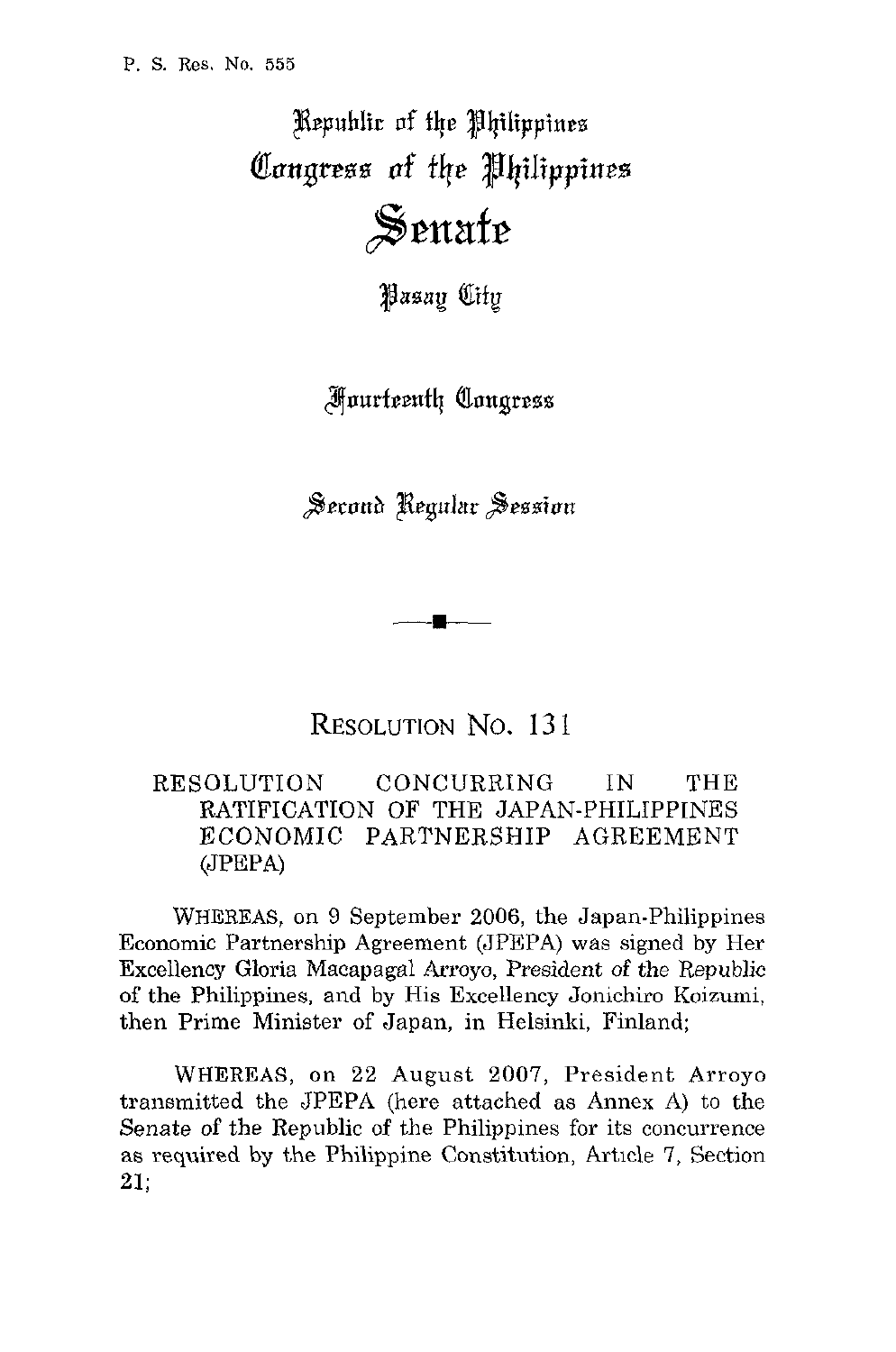WHEREAS, the Philippines has enjoyed a long and mutually-beneficial relationship with Japan in the economic, political, scientific and cultural fields;

WHEREAS, the Philippine Senate is cognizant of the need to develop economic opportunities for Filipinos and to promote and develop new forms of economic engagement with the Philippines' most important trading partners, including Japan:

WHEREAS, the Committees on Foreign Relations; and Trade and Commerce jointly conducted nine **(9)** hearings on the following dates with their respective topics of discussion:

| 14 September 2007 |                | Trade and Investment        |
|-------------------|----------------|-----------------------------|
| 20 September 2007 | $\blacksquare$ | Economics                   |
| 27 September 2007 |                | Environmental Effects       |
| 4 October 2007    |                | Movement of Natural         |
|                   |                | Persons                     |
| 8 October 2007    |                | Movement of Goods and       |
|                   |                | Services and Constitutional |
|                   |                | Issues                      |
| 8 November 2007   |                | Trade in Goods; Agriculture |
|                   |                | and Industry And Other      |
|                   |                | Matters                     |
| 23 November 2007  |                | Trade in Goods; Agriculture |
|                   |                | and Industry                |
| 13 December 2007  | ٠              | Trade in Agricultural Goods |
| 20 December 2007  |                | Trade in Agricultural Goods |
|                   |                | Trade in Industrial Goods   |
|                   |                | and Other Matters           |
|                   |                |                             |

WIIEREAS, all concerned government agencies, nongovernment organizations (NGO's), representatives from the industry sector, academe and trade experts and other stakeholders were invited to the committee hearings and were given the opportunity to present their position papers;

WHEREAS, the Committee on Foreign Relations and the Committee on Trade and Commerce prepared a joint report entitled: "Joint Committee Report on the JPEPA Part 1: Constitutional Aspects"; and "Part 2: Trade and Services Aspects," both recommending concurrence in the JPEPA